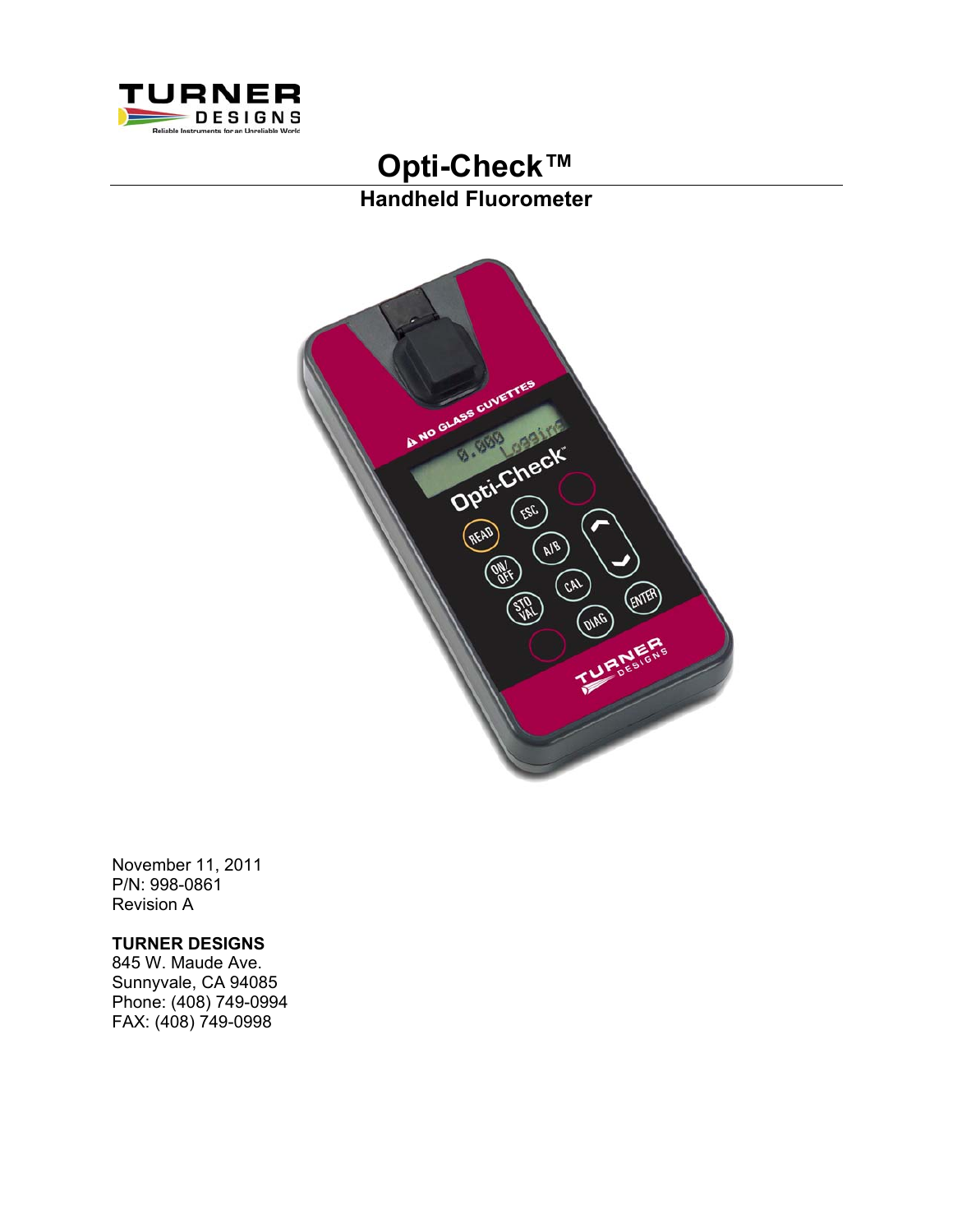# **Table of Contents**

| 1. | 1.1<br>1.2<br>1.3<br>1.4               | Introduction<br>Description<br>Quick View Diagram<br>Inspection and Setup<br>General Information, Precautions & Cleaning                                                                                                 | $\begin{array}{c} 3 \\ 3 \\ 3 \end{array}$<br>$\overline{4}$             |
|----|----------------------------------------|--------------------------------------------------------------------------------------------------------------------------------------------------------------------------------------------------------------------------|--------------------------------------------------------------------------|
| 2. | 2.1<br>2.2<br>2.3                      | <b>Instrument Specifications</b><br><b>General Specifications</b><br><b>Optical Configurations for Applications</b><br><b>Cuvette Information</b>                                                                        | 5<br>5<br>5<br>5                                                         |
| 3. | 3.1<br>3.2<br>3.3<br>3.4<br>3.5<br>3.6 | <b>Instrument Operation and Calibration</b><br>Instrument Power Up<br><b>Detection Channel Configuration</b><br><b>Calibration Overview</b><br><b>Calibration Procedure</b><br>Sample Analysis<br>Diagnostic Information | 6<br>$\boldsymbol{6}$<br>$\begin{array}{c} 6 \\ 7 \end{array}$<br>8<br>8 |
| 4  | 4.1<br>4.2<br>4.3<br>4.4<br>4.5        | <b>Sample Analysis Guidelines</b><br><b>Handling Samples</b><br><b>Positioning Samples</b><br>Linear Range and Quenching<br><b>Temperature Considerations</b><br>Data Quality                                            | 9<br>9<br>9<br>10<br>10                                                  |
| 5  | 5.1<br>5.2                             | <b>Applications</b><br>Fluorescein<br><b>PTSA</b>                                                                                                                                                                        | 11<br>11                                                                 |
| 6  | 6.1<br>6.2                             | <b>Quick Diagnosis Guides</b><br>Power / Battery / Screen Issues<br>Reading and Calibration Issues                                                                                                                       | 12<br>13                                                                 |
| 7. | <b>Warranty</b><br>7.1<br>7.2<br>7.3   | Terms<br><b>Warranty Service</b><br>Out of Warranty Service                                                                                                                                                              | 14<br>14<br>15                                                           |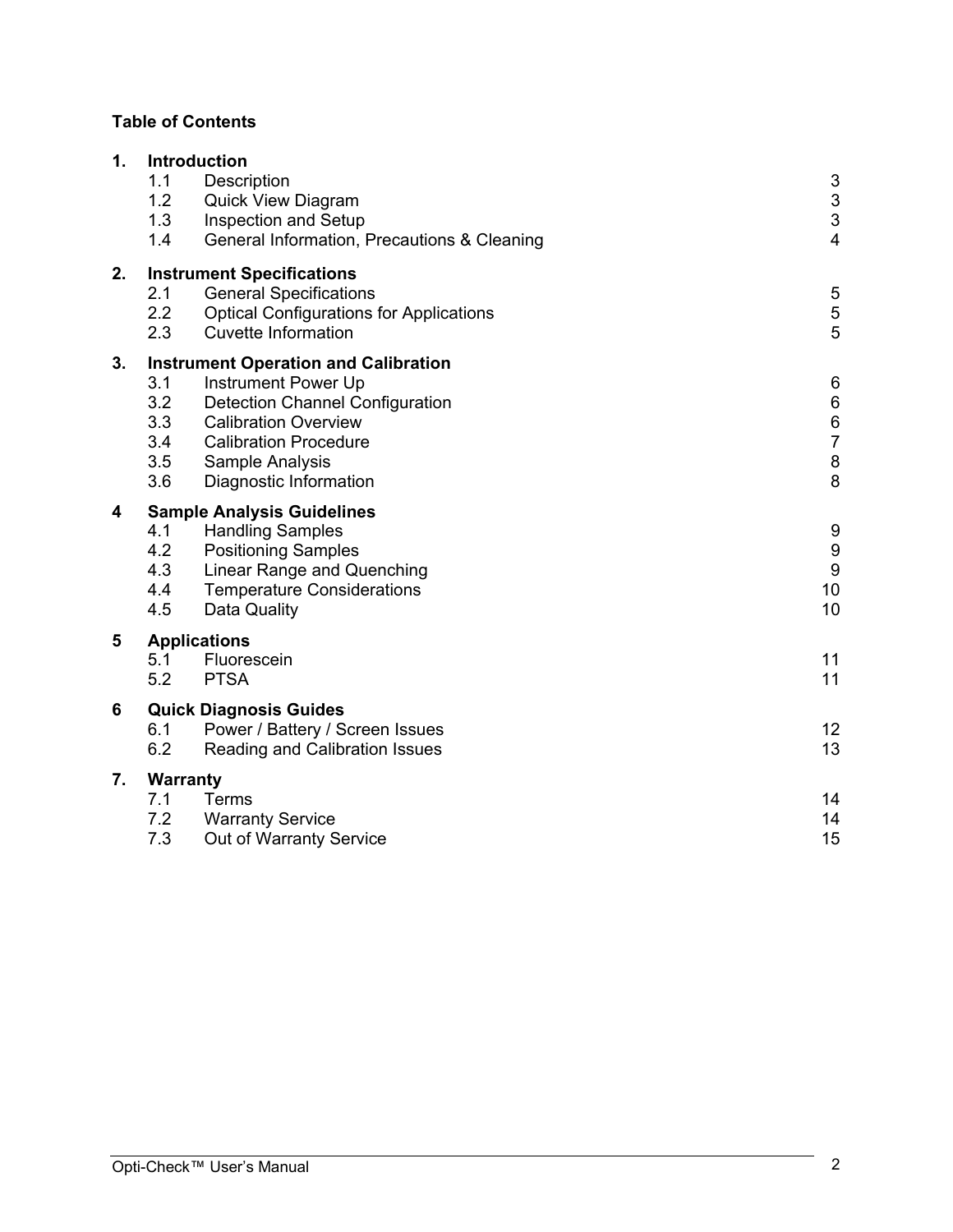## **1 Introduction**

## 1.1 Description

The Opti-Check is a small, lightweight, highly durable handheld fluorometer ideal for quick measurements in the field. Dual-channel capability enables measurement for both cooling tower and boiler system applications. Simple to operate, the Opti-Check is a perfect tool for system verification. The Opti-Check can be configured with two channels: Fluorescein, PTSA or both.

#### 1.2 Quick View Diagrams



#### 1.3 Inspection and Setup

#### 1.3.1 Inspection

Upon receiving your instrument, please inspect everything carefully and make sure all accessories are present. All shipments include:

- The Opti-Check
- The User's Manual on CD
- 4 AAA batteries
- Cuvettes  $-$  Qty 4
- Storage Pouch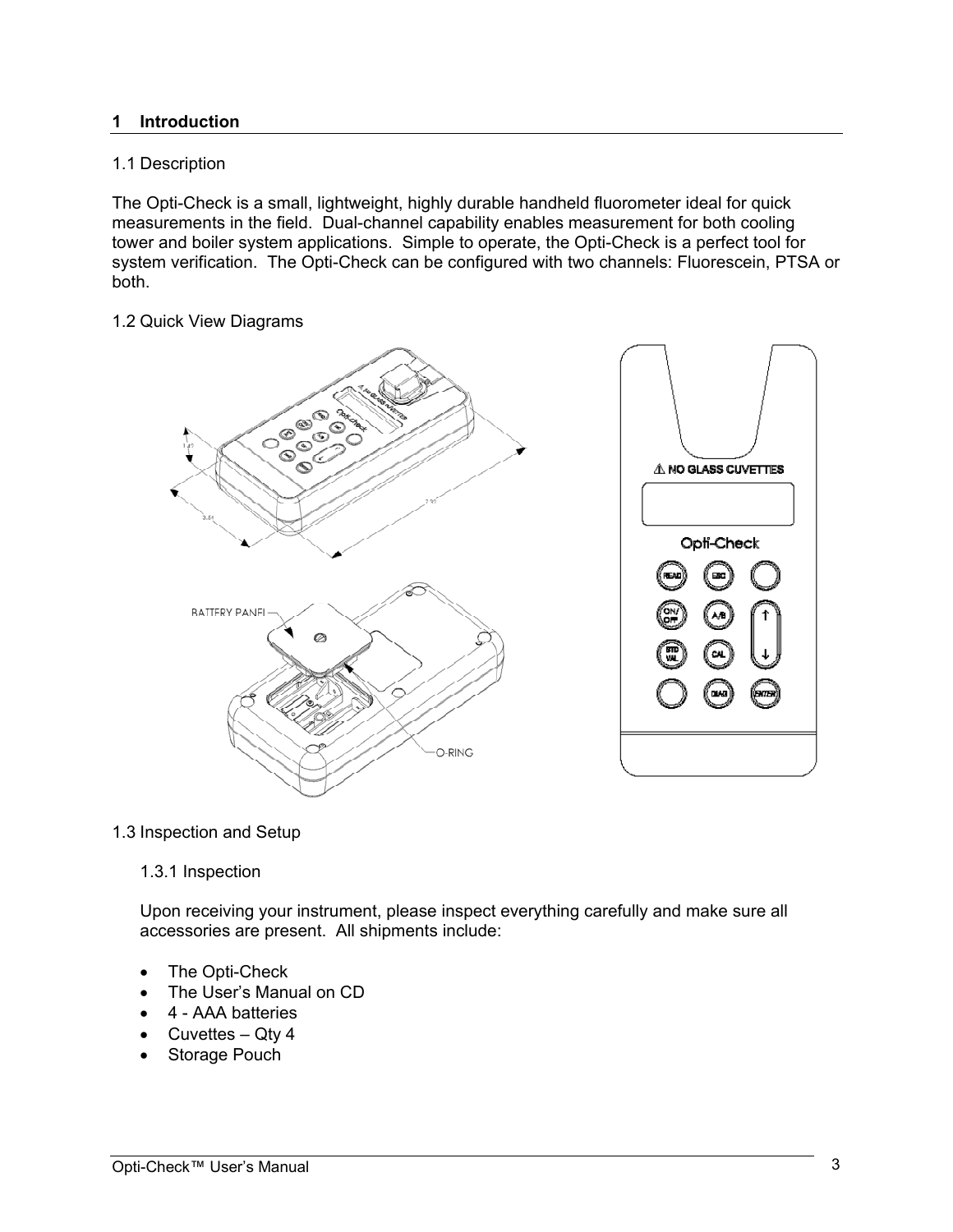## 1.3.2 Setup

Before the Opti-Check can be used, the supplied batteries must be installed.

- 1. On the back side of the instrument, remove the battery panel by loosening the center screw and then gently pulling on the screw. There is some resistance due to the o-ring which is used for watertight sealing (see Section 1.2 for diagram).
- 2. Install the 4 AAA batteries and verify the batteries are positioned correctly.
- 3. Replace the battery panel and press it down into position.
- 4. Hold the battery panel down in place and gently tighten the screw until it is snug. Do not over tighten the screw.

Note: If the battery panel is very difficult to press down or remove, you can apply a small amount of silicon-based grease to lubricate the o-ring as needed.

1.4 General Information, Precautions and Cleaning

- The sample compartment cannot accept 10 mm square cuvettes because the cuvette wall thickness exceeds the 12 mm maximum outer dimension that the Opti-Check can accept. The 10 mm size is the internal dimension of the cuvette and some plastic cuvettes may be too large.
- Do not force oversized cuvettes into the sample compartment. This can damage the sample compartment. If the cuvette does not easily fit down inside the Opti-Check you will need to purchase different cuvettes.
- Use caution around solvents because they may attack the plastic case of the Opti-Check.
- If a sample is accidentally spilled inside the Sample Compartment, invert the Opti-Check to drain out the excess liquid. Then wipe the inside area dry with a clean soft towel or tissue.
- If extra cleaning is needed, use a mild detergent to dampen the towel for cleaning.
- Do not submerge the Opti-Check in water.
- Do not expose the Opti-Check to temperatures outside the specified range of 5 to 40 °C or damage may occur to the unit that will not be covered under warranty.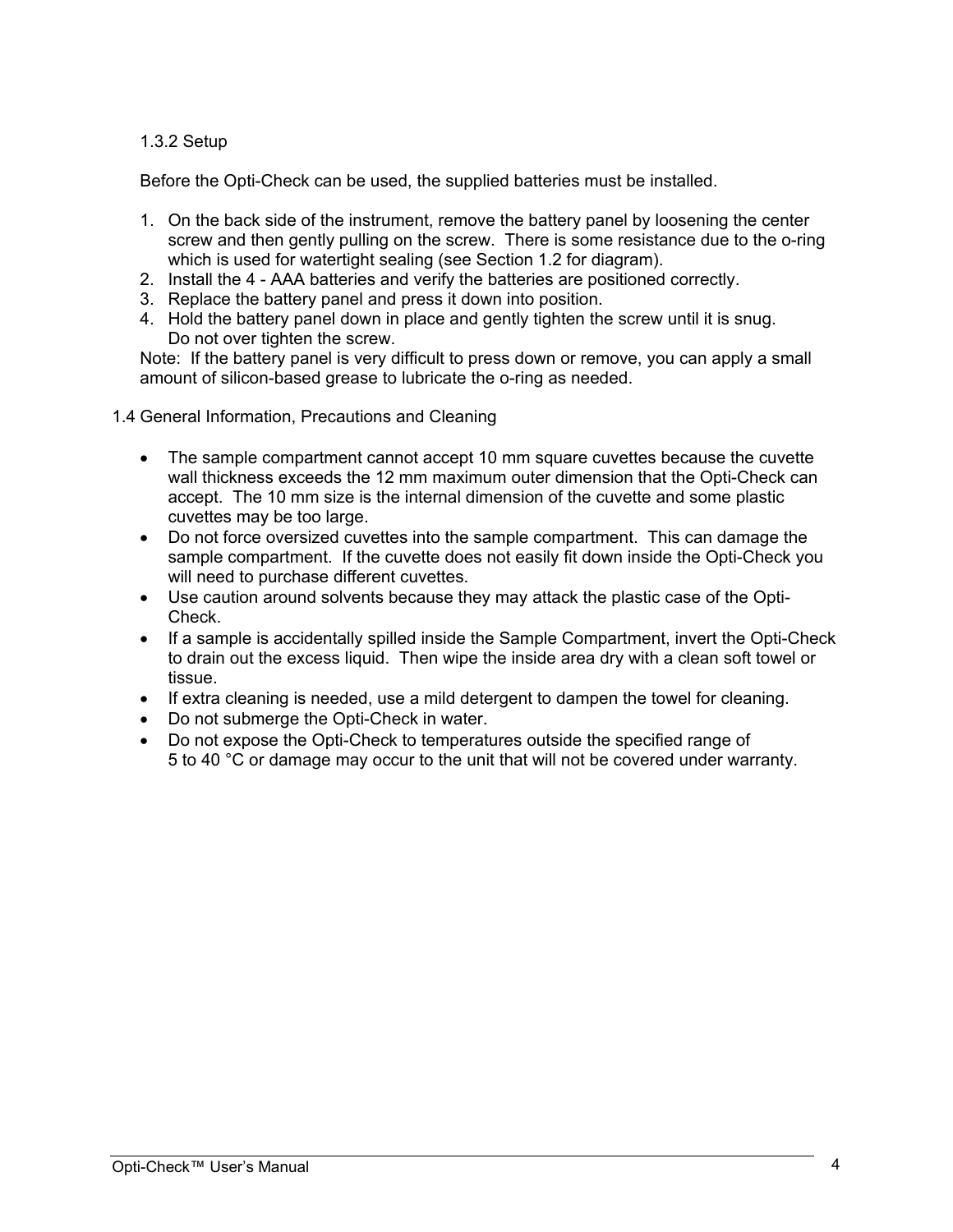# **2 Instrument Specifications**

# 2.1 General Specifications

| <b>Specification</b>    | <b>Description</b>                                                     |  |  |
|-------------------------|------------------------------------------------------------------------|--|--|
| Size                    | $1.75$ " x $3.5$ " x $7.25$ "<br>$(4.45cm \times 8.9cm \times 18.4cm)$ |  |  |
| Weight                  | 13.9oz (0.4kg)                                                         |  |  |
| Dynamic range           | 3 orders of magnitude                                                  |  |  |
| Resolution              | 12 bits                                                                |  |  |
| <b>LCD Display</b>      | 2 x 16 characters                                                      |  |  |
| Case                    | Meets IP 67 Standard; dustproof and watertight                         |  |  |
| Temperature             | 41-104 °F; 5-40 °C                                                     |  |  |
| Detector                | Photodiode                                                             |  |  |
| <b>Calibration Type</b> | Single-point and blank                                                 |  |  |
| Error message           | Low battery, High blank                                                |  |  |
| Cuvette Type            | Methacrylate                                                           |  |  |
| Warm Up Time            | 5 seconds                                                              |  |  |
| Auto Power Off          | After 3 minutes of inactivity                                          |  |  |

# 2.2 Optical Configurations for Application (Channel)

| <b>Application</b> | <b>Light Source</b> | <b>Minimum</b><br><b>Detection Limit</b> | <b>Linear Range</b> | <b>Excitation</b> | Emission | Temperature<br><b>Coefficients</b> |
|--------------------|---------------------|------------------------------------------|---------------------|-------------------|----------|------------------------------------|
| Fluorescein<br>Dye | Blue LED            | $<$ 1 ppb                                | $0 - 400$ ppb       | 485 nm            | 540 nm   | $0.0036$ /°C<br>Exponential        |
| <b>PTSA</b>        | UV LED              | $<$ 1 ppb                                | $0 - 1000$ ppb      | 365 nm            | 400 nm   | -0.00126/°C<br>Exponential         |

# 2.3 Cuvette information

| Cuvette type         | <b>Size</b>                        | Usage                                                                               | Part No. |
|----------------------|------------------------------------|-------------------------------------------------------------------------------------|----------|
| Methacrylate plastic | 10 mm Square<br>(height $44.5$ mm) | Required for UV (< 400 nm), works for all applications.<br>Do NOT use with solvents | 7000-959 |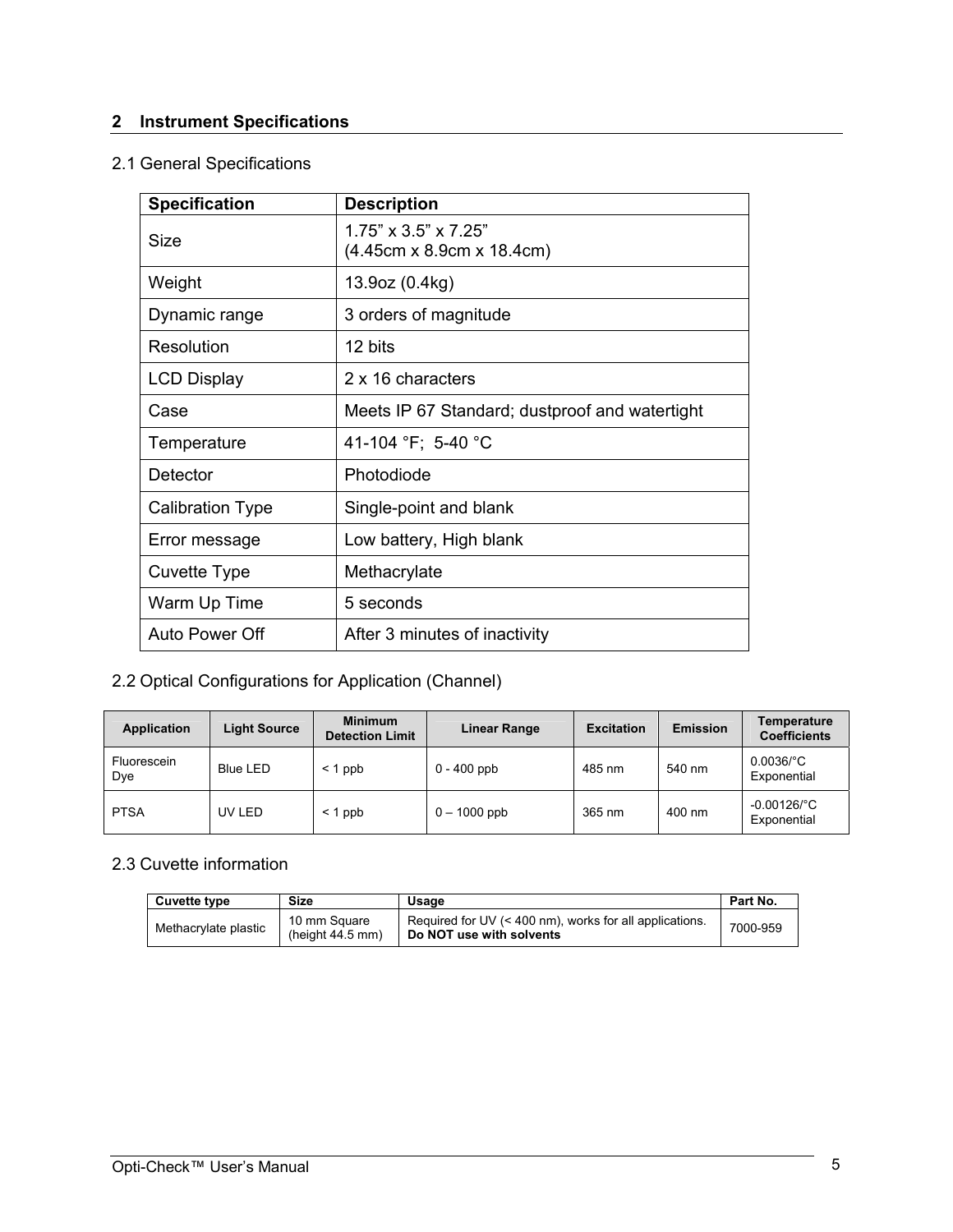### **3 Instrument Operation and Calibration**

#### 3.1 Instrument Power Up

To turn on the Opti-Check, press the <ON/OFF> button. After a 5 second warm up, the Opti-Check is ready for operation.

Pressing the <ON/OFF> button again will turn the unit off or if left idle for 3 minutes the unit will turn itself off to save battery power.

A set of new batteries will last for over 1,000 sample readings. If the batteries have low power or are not positioned properly, the following warning message will be displayed – "Batt Level < 20% !! Caution !!".

The contrast of the display can change with temperature and will get lighter as the unit gets colder. The contrast can be easily adjusted. Press the  $\uparrow$  arrow button to darken the contrast and press the  $\downarrow$  arrow to lighten the display contrast.

#### 3.2 Detection Channel Configuration

The Opti-Check can be configured with one or two optical channels. To identify the configuration look at the label on the back side of the Opti-Check.

The <A/B> button allows the user to toggle between the 2 channels. The display will show a label in the lower left corner of the Home screen to identify which channel is activated.

#### 3.3 Calibration Overview

The Opti-Check can be calibrated using a Primary standard. A Primary Standard is one that contains the same fluorescent material that you are measuring in your unknown samples. The Opti-Check will give an actual quantitative concentration reading when a primary standard of known concentration is used for calibration.

The standard and samples must be in the linear detection range to get accurate quantitative results. Refer to Section 5.3 for more details about the linear range and quenching of the samples.

For Dye tracing applications the calibration is normally performed with a primary standard made from the same dye that is being used for the testing. The primary standard will either be made to a known concentration, typically in ppb or µg/L units, or to a known dilution factor. Ideally the Primary Standard and Blank samples used for calibrating will be made with the same water the tests are being performed in.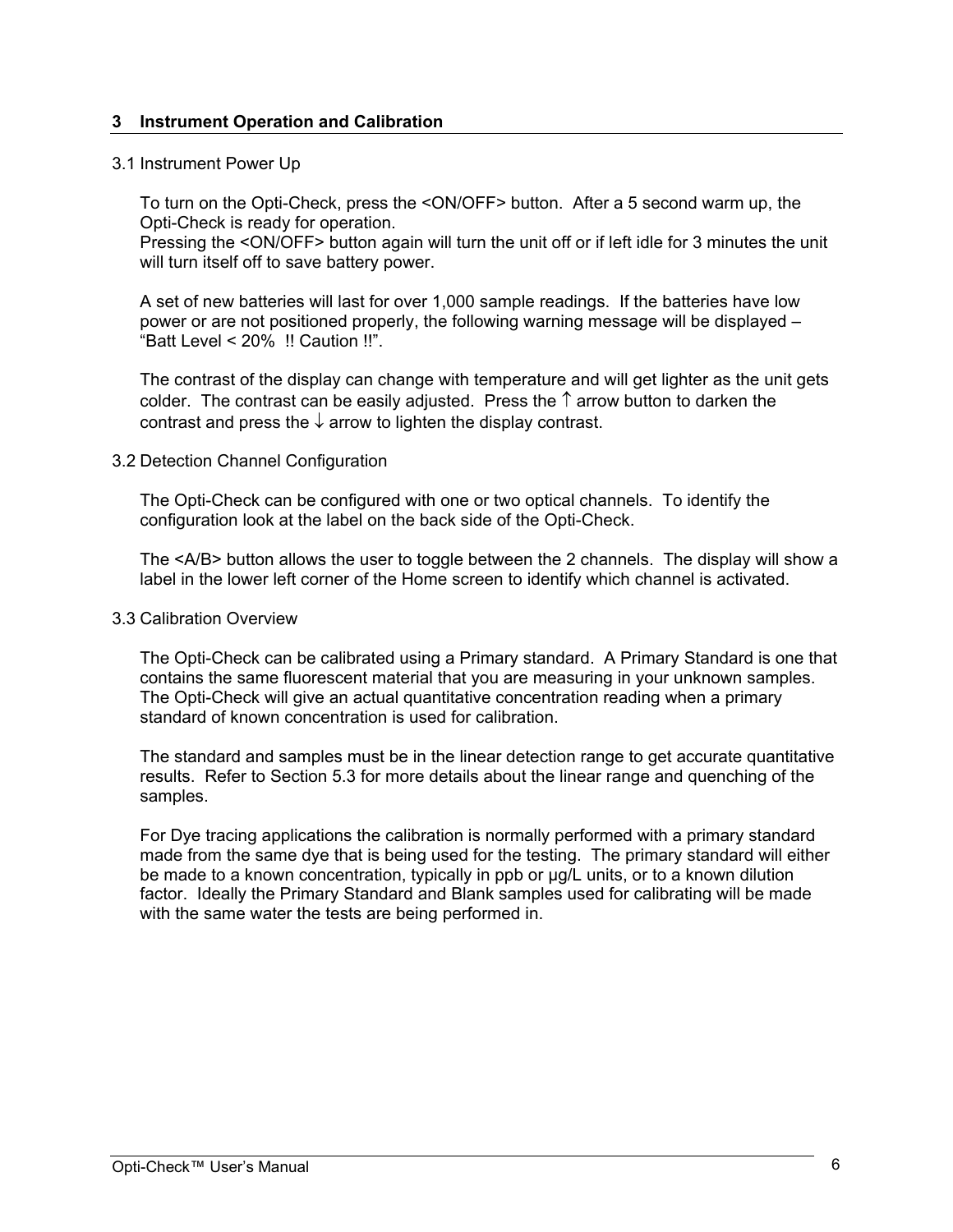#### 3.4 Calibration Procedure

It is recommended for best accuracy, that you always calibrate before performing your sample analysis. The Opti-Check will save the calibration settings for each channel until a new calibration is performed.

If the temperature of your samples or the Opti-Check changes significantly, the readings may show a small shift and in this case, you should consider recalibrating.

The Opti-Check is designed with "ambient light rejection". The black sample compartment cover does NOT need to be closed when calibrating or reading samples.

The orientation and cleanliness of the cuvettes can have an impact on the accuracy of your results. Refer to Section 4, Sample Analysis Guidelines for information to help ensure the best results for your analysis.

3.4.1 Assign a Calibration Standard Value.

This defines the numeric value that you want the standard to read. For example, if you calibrate with a primary standard that has a concentration of 100ppb, then you will set the value to 100 and the implied unit of measure will be in ppb.

- 3.4.1.1 Press the <STD VAL> button.
- 3.4.1.2 Use the  $\uparrow$  and  $\downarrow$  arrow buttons to set the standard value. Pressing the arrow button once quickly will make a small incremental change to the value. Holding either arrow button will allow you to change the value using fast scrolling.
- 3.4.1.3 When finished, Press the <ENT> or <ESC> button to accept the value and to return to the Home screen.
- 3.4.2 Perform the Calibration.
	- 3.4.2.1 Press the <CAL> button.
	- 3.4.2.1 Press <ENT> to start the calibration.
	- 3.4.2.3 Insert your blank sample and press <ENT>. The Opti-Check will average the reading for 10 seconds and set the blanking zero point.
	- 3.4.2.4 Insert the standard sample and press <ENT>. The reading is averaged for 10 seconds and the Standard Calibration value is set.
	- 3.4.2.5 Press <ENT> when the calibration is complete to accept the calibration. If <ENT> is not pressed within 10 seconds, you will be asked if you want to abort the calibration. Press the  $\uparrow$  or  $\downarrow$  arrow button to abort or accept the calibration respectively.

If at anytime during steps 1-4 you want to stop the calibration, press <ESC>. This will return you to the Home screen and will default the instrument to the previous calibration.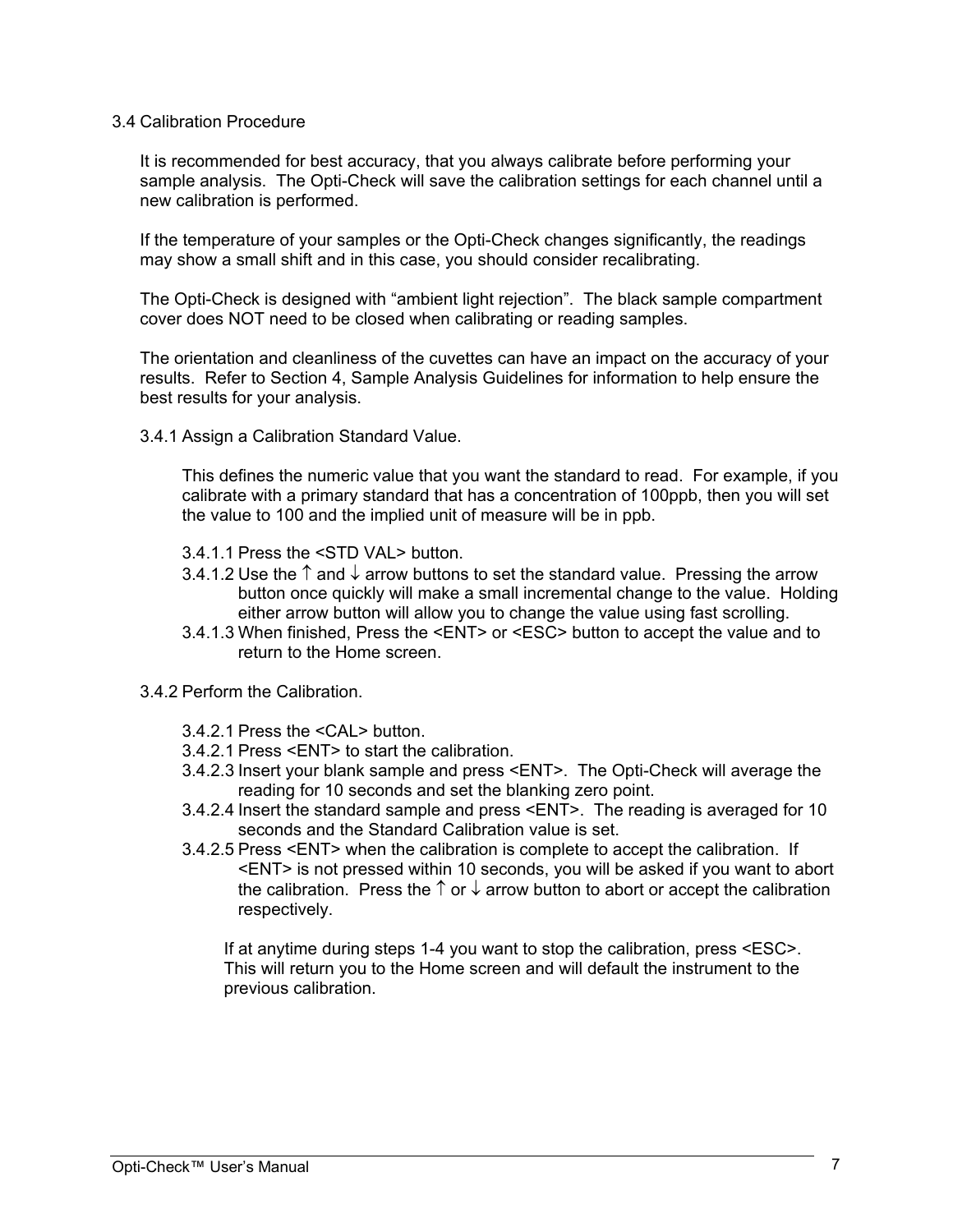## 3.4.3 Calibration Check

 Once the Opti-Check calibration is accepted, press the <DIAG> button to see what your standard to blank ratio is. The standard to blank ratio is defined as the %FS blank as compared to the %FS standard. The %FS signal should be at least 5 times larger than the %FS Blank. It should be between 5 and 30.

- If your %FS std:%FS blk ratio is greater than 30, dilute your Calibration Standard accordingly and recalibrate. Check the ratio again.
- If your ratio is less than 5 you'll have to find a different standard for calibration.
- If your ratio falls between 5 and 30 after the initial calibration then you can start measuring samples.
- 3.5 Sample Analysis
	- 1. Insert your sample. The Opti-Check is designed with "ambient light rejection". The black sample compartment cover does NOT need to be closed when reading samples. The orientation and cleanliness of the cuvettes can have an impact on the accuracy of your results. Refer to Section 5 for more details.
	- 2. Press the <READ> button. The instrument will measure and average the fluorescence signal for 5 seconds.
	- 3. The reading result will be displayed on the top line of the Home screen.
	- 4. The top left corner will then display "WAIT" for 5 seconds. Once "WAIT" disappears, another sample reading can be performed.
- 3.6 Diagnostic Information
	- 1. Press <DIAG> to access the diagnostic screens.
	- 2. Press <ENT> to toggle to the %FS (Full Scale) values for the blank (Blk) and standard (STD) calibration points. The STD value should be at least 5 times larger than the Blk value to ensure consistent results. This is often referred to as the Standard to Blank Ratio.
	- 3. Press <ESC> when finished to return to the Home screen.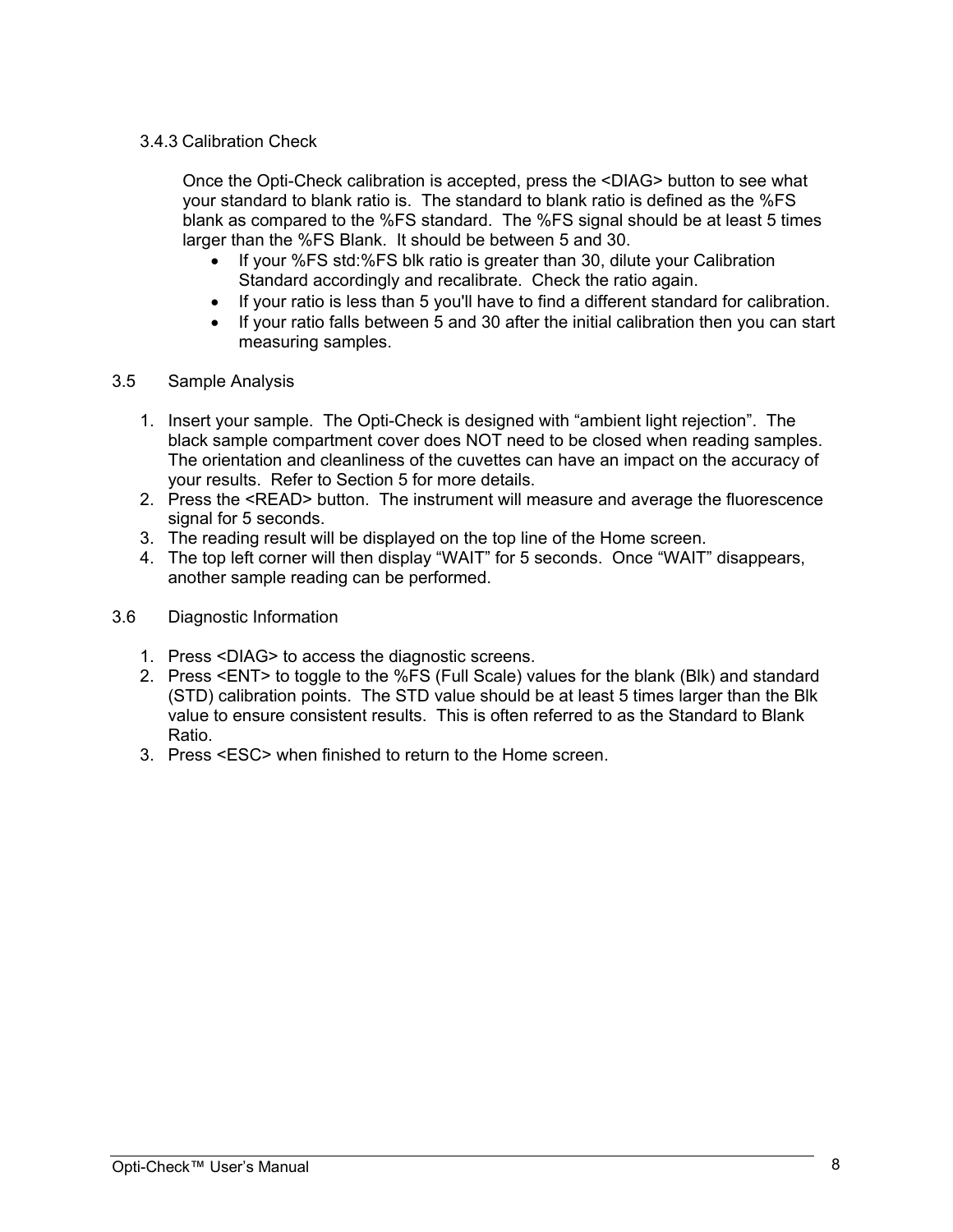## **4 Sample Analysis Guidelines**

#### 4.1 Handling Samples

- 4.1.1 Take care not to spill samples into the sample chamber. Wipe up any spills promptly.
- 4.1.2 The cuvette MUST BE DRY on the outside when taking readings. Any moisture or condensation on the outside of the cuvette can affect the reading.
- 4.1.3 Fill the cuvette with at least 2mL solution volume or at least 2/3 full. Significant error in the readings can result if the cuvette contains less than this minimum volume.
- 4.1.4 The Opti-Check is very sensitive and even small amounts of material from a previous sample may contaminate the sample and result in errors. Use a clean cuvette for all readings. If you are using the same cuvette for your samples it is very important that you thoroughly clean the cuvette between samples. A good way to confirm the cuvette cleanliness is to read a blank solution. If the reading is higher than the normal blank reading, the cuvette is not clean.
- 4.1.5 Any bubbles in the sample will affect the readings. Take care not to introduce bubbles into samples. Remove any bubbles by lightly tapping with your finger on the outside cuvette wall or cover the top of the cuvette and tilt the sample to help dissipate bubbles.
- 4.2 Positioning Samples

The orientation of the cuvette in the sample compartment can give slightly different readings especially for low concentration samples. This is due to variations in the walls of the cuvette that are not readily visible to the eye. We recommend that the cuvette be marked at the top on one side and positioned in the sample compartment the same way each time for best results.

4.3 Linear Range and Quenching

The linear range is the concentration range in which the readout of the Opti-Check is directly proportional to the concentration of the fluorophore in the sample. The linear range begins with the lowest detectable concentration and spans to an upper limit concentration that is dependent on the properties of the fluorescent material and the cuvette optical path length. For Fluorescein dye in the 10 mm square cuvette, the upper limit of linearity is approximately 400 ppb.

At concentrations above this upper limit, the fluorescence reading will not increase at a linear rate in comparison to the change in concentration. At concentrations 10 times higher than the upper limit, the readings will start to decrease even though the sample concentration is increasing.

This effect is known as "sample quenching" and is due to light absorption losses in the sample. See the Figure 1 graph below.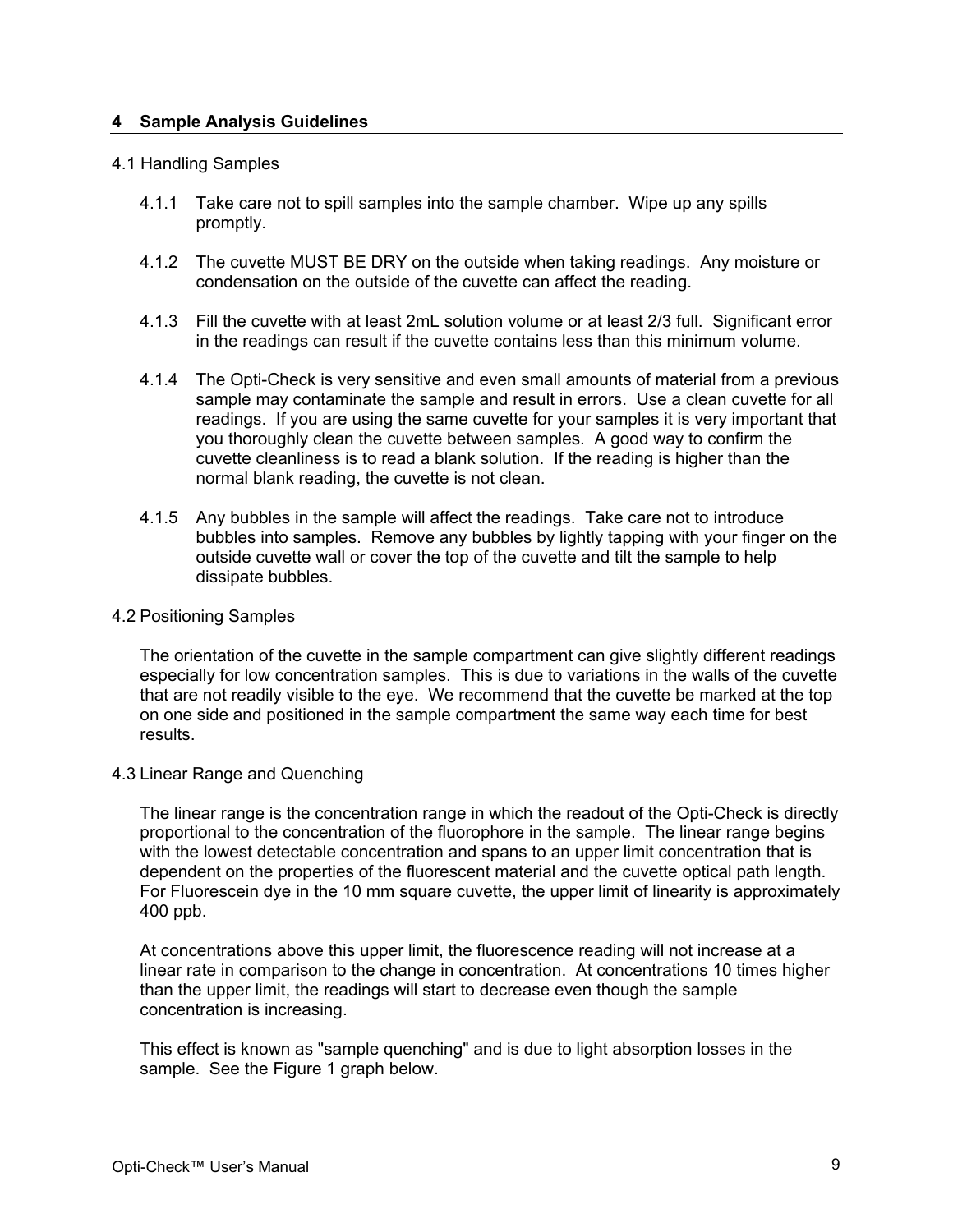When you start to see visual color in the sample, this is an indicator that the sample may be above the upper limit of linearity. The linearity can be verified by diluting a sample 1:1 or another convenient dilution ratio. If the sample is within the linear range, the reading will decrease in direct proportion to the dilution. If the reading does not decrease in direct proportion to the dilution or if the reading increases, the original sample concentration was above the linear range.



Figure 1. Linearity and Calibration Response Curve

4.4 Temperature Considerations

Fluorescence is temperature sensitive. As the temperature of the sample increases, the fluorescence decreases. For best accuracy make sure your samples are at the same temperature as the calibration standard. If you have the ability to measure sample temperature, a temperature coefficient may be applied to your measurements, see section 2.2.

## 4.5 Data Quality

 The Opti-Check is only as accurate as the standards that are used to calibrate it. This is why it is important to take care when preparing standards, samples, and blank. One should follow good laboratory practices when preparing all solutions and samples.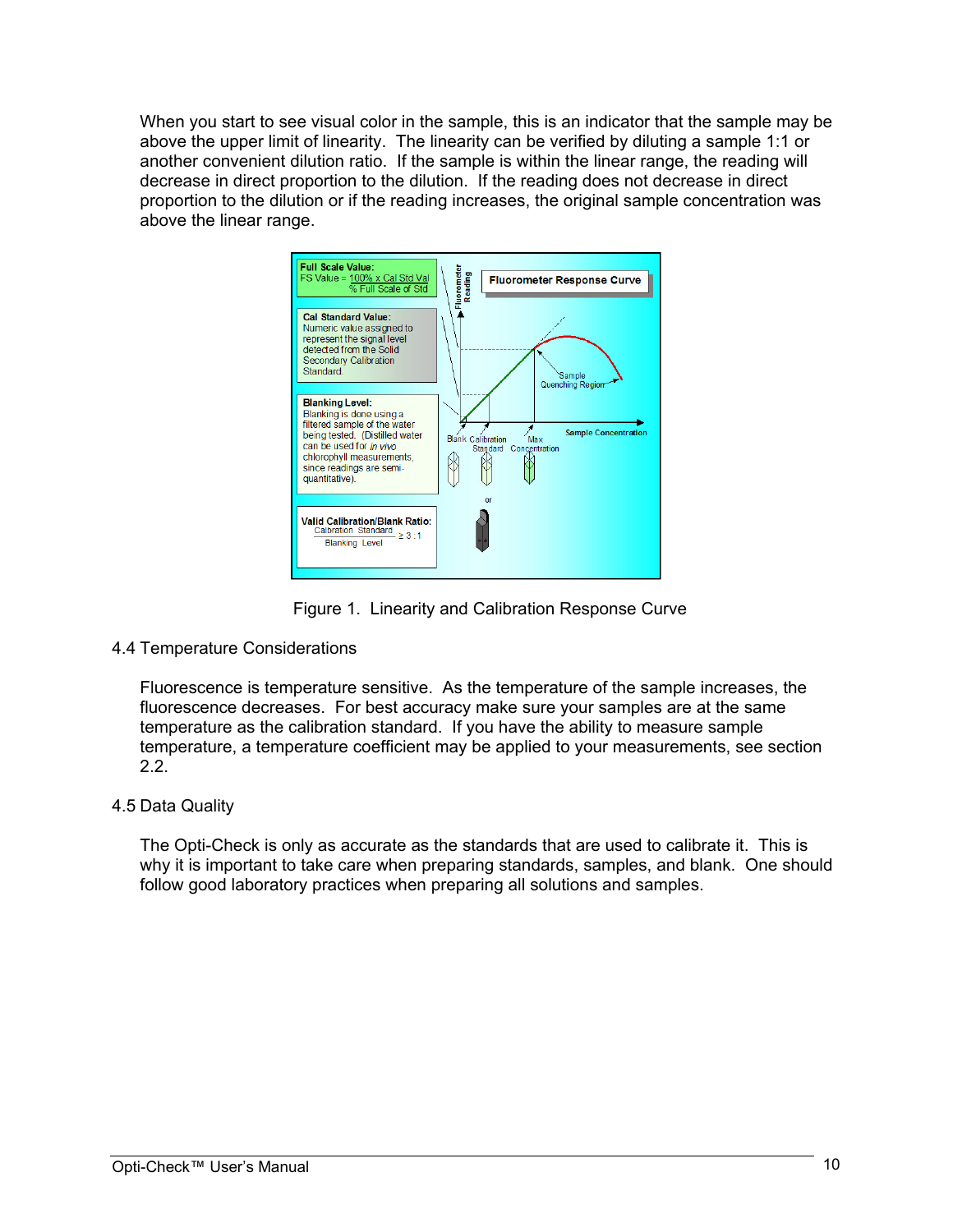## **5 Applications**

## 5.1 Fluorescein

Fluorescein is a fluorescent tracer dye that provides an accurate, cost effective method for monitoring industrial boiler applications. Fluorescein dye can be detected using the Blue channel on the Opti-Check between 485-540nm. The linear detection range is 0 to 400 ppb (active ingredient) in potable water.

Turner Designs offers Fluorescein Dye (PN 10-508) Calibration standard 10 ppb and Fluorescein Dye (PN 10-509) Calibration standard 400 ppb.

#### 5.2 PTSA

PTSA is a fluorescent tracer dye that measures in the UV range on the Opti-Check between 365-400nm. It can provide an accurate, cost effective method for monitoring industrial cooling tower applications and it can also be used as a standard for UV sensors. The linear detection range is 0 to 1000 ppb.

Turner Designs offers PTSA (PN 10-608) Calibration standard 100 ppb and PTSA (PN 10- 609) Calibration standard 400 ppb.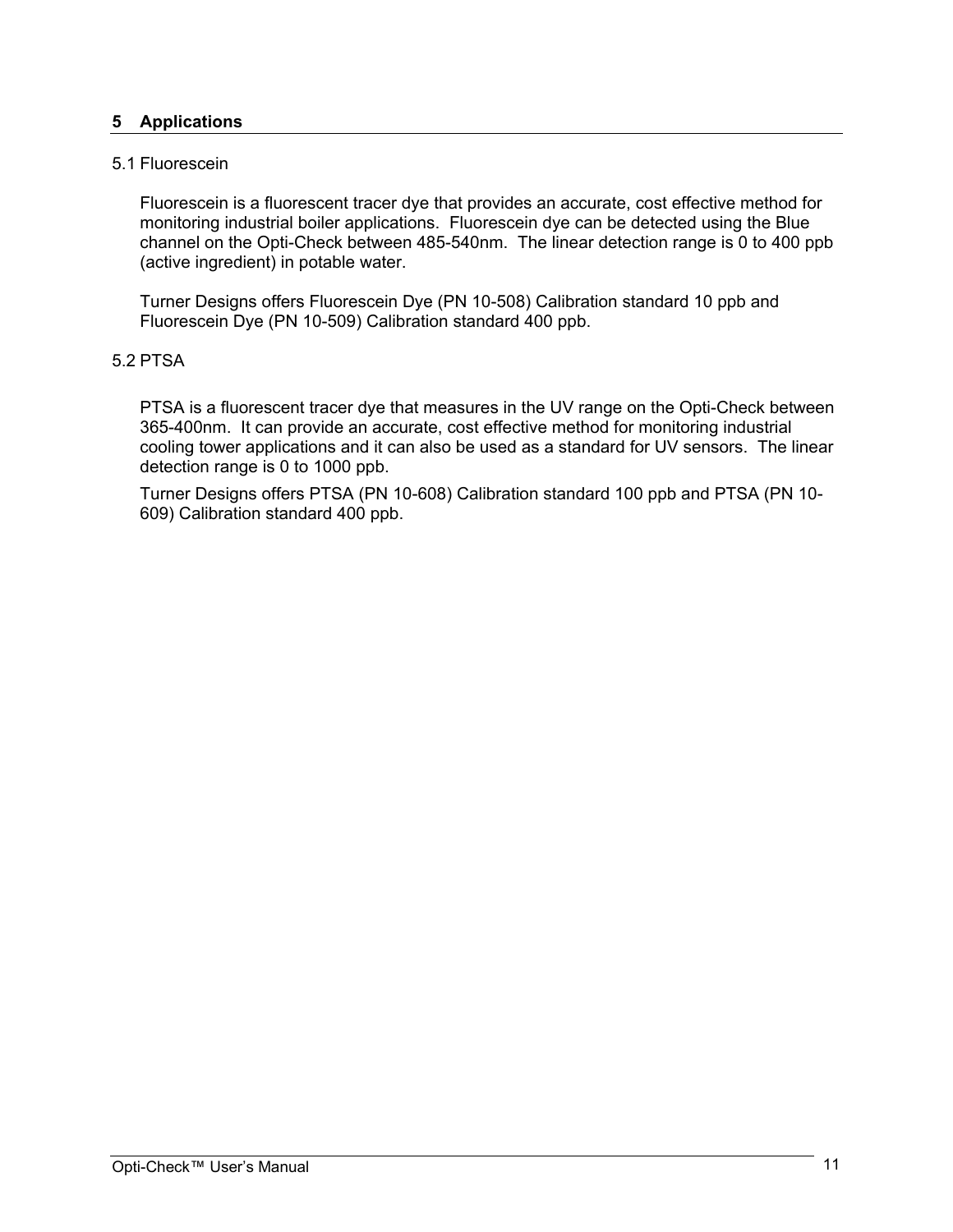#### **6 Quick Diagnosis Guide**

#### 6.1 Power / Battery / Screen Issues

 The Opti-Check is, generally, a trouble-free solid-state instrument. However, there have been a few issues reported that can easily be diagnosed and/or resolved in the field. Please use this guide to address some common Power / Battery / Screen Issues:

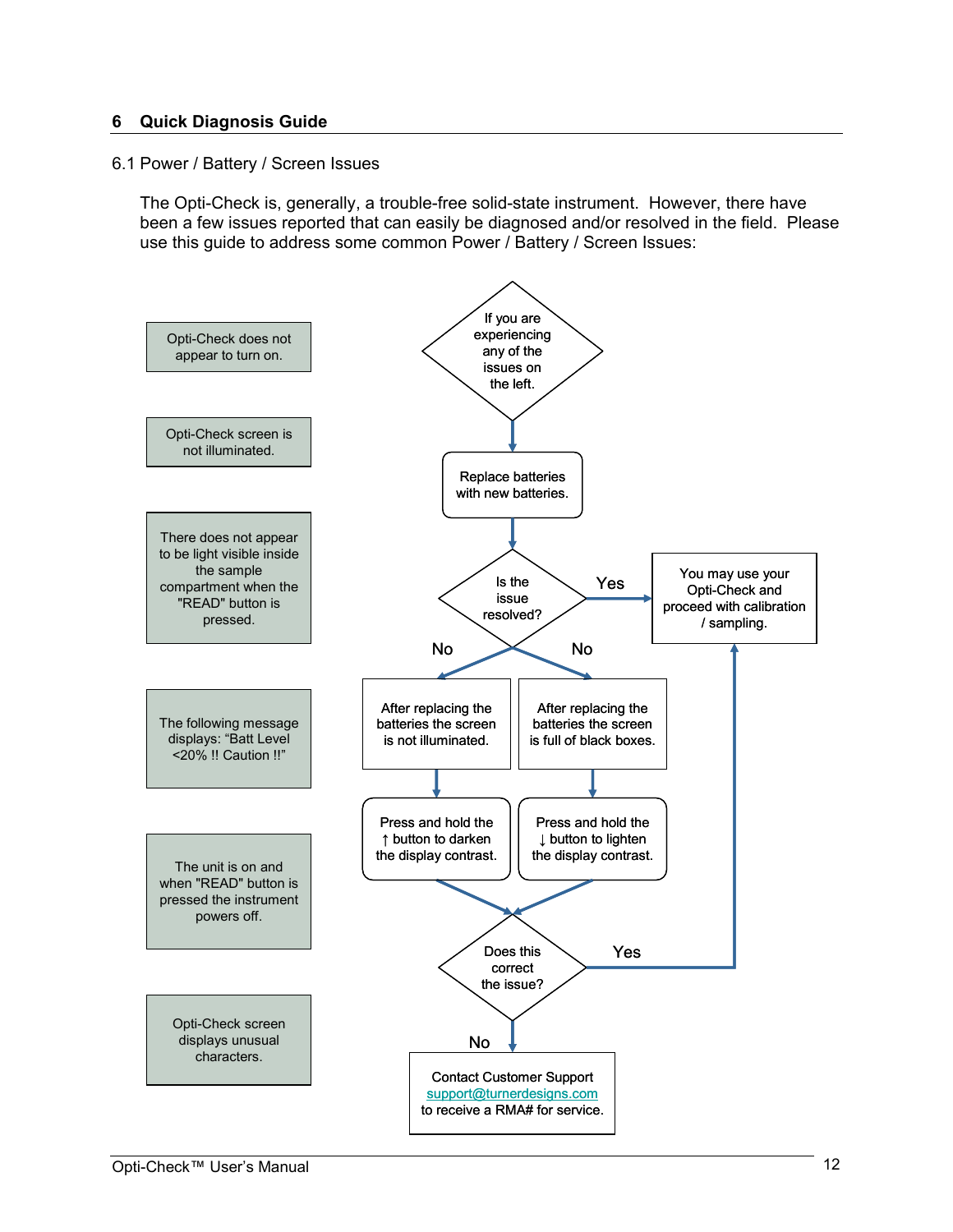## 6.2 Reading and Calibration Issues

Please use this guide to address some common Reading / Calibration Issues.

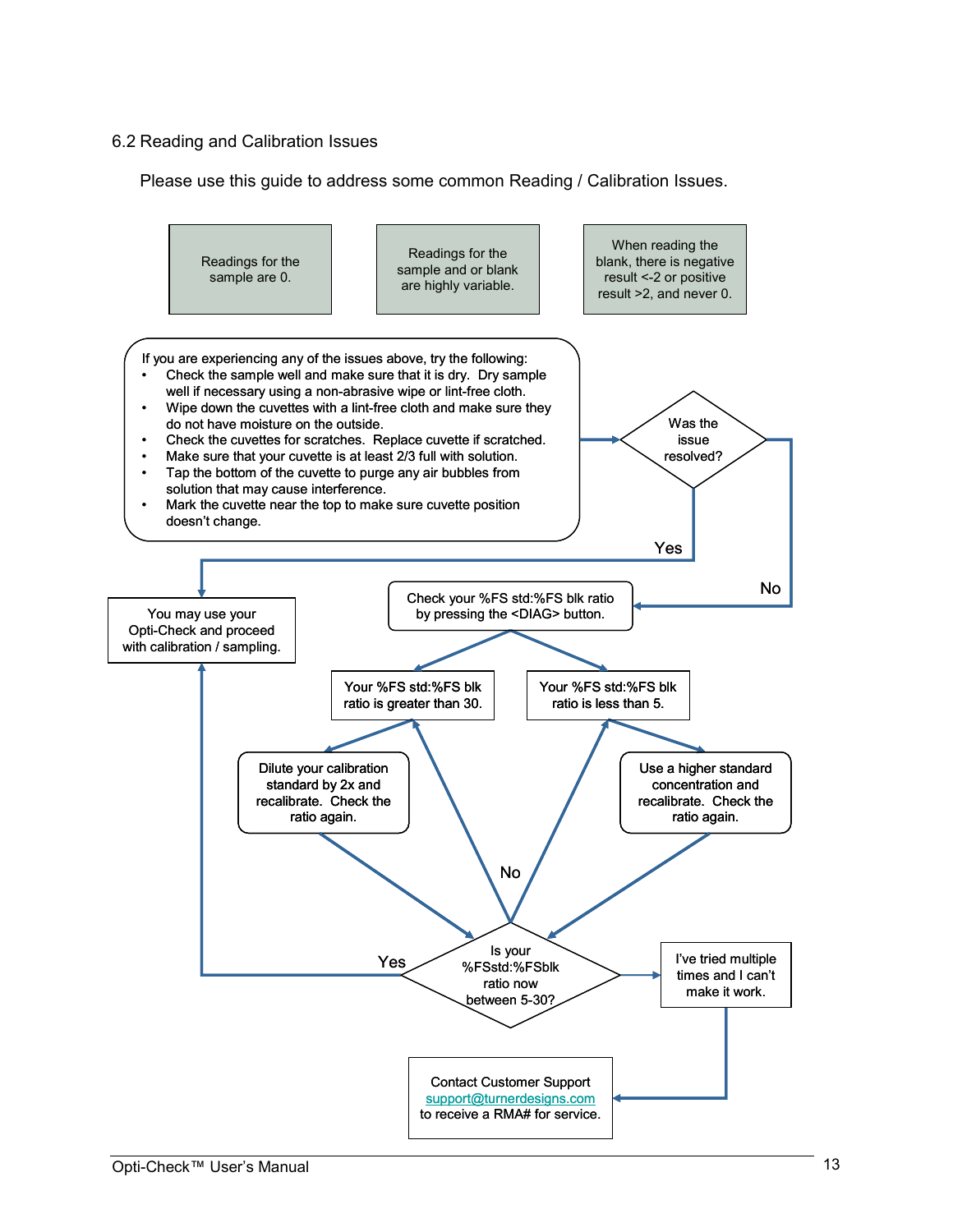## **7 Warranty**

## 7.1 Terms

Turner Designs warrants the Opti-Check Fluorometer and accessories to be free from defects in materials and workmanship under normal use and service for a period of 12 months from the data of shipment from Turner Designs, with the following restrictions:

- Turner Designs is not responsible for replacing parts damaged by accident or neglect. Your instrument must be installed according to instructions in the User's Manual. Damage from corrosion is not covered. Damage caused by customer modification of the instrument is not covered.
- This warranty covers only Turner Designs products and is not extended to equipment used with our products. We are not responsible for accidental or consequential damages, except in those states where this limitation is not allowed. This warranty gives you specific legal rights and you may have other rights which vary from state to state.
- Damage incurred in shipping is not covered.

#### 7.2 Warranty Service

 If you purchased your Opti-Check Fluorometer from one of our partners you need to contact them for service.

 If you purchased your instrument directly from Turner Designs and need to obtain service during the warranty period, please take the following steps:

7.2.1 Write, email, or call the Turner Designs Technical Support department and describe as precisely as possible the nature of the problem.

**Phone**: 1 (877) 316-8049 **Email**: support@turnerdesigns.com

- 7.2.2 Carry out any adjustments or tests as suggested by the Technical Support Department.
- 7.2.3 If proper performance is not obtained you will be issued a Return Authorization number (RMA). Package the unit, write the RMA number on the outside of the shipping carton, and ship the instrument, prepaid, to Turner Designs. If the failure is covered under the warranty terms, the instrument will be repaired and returned free of charge, for all customers in the contiguous continental United States.